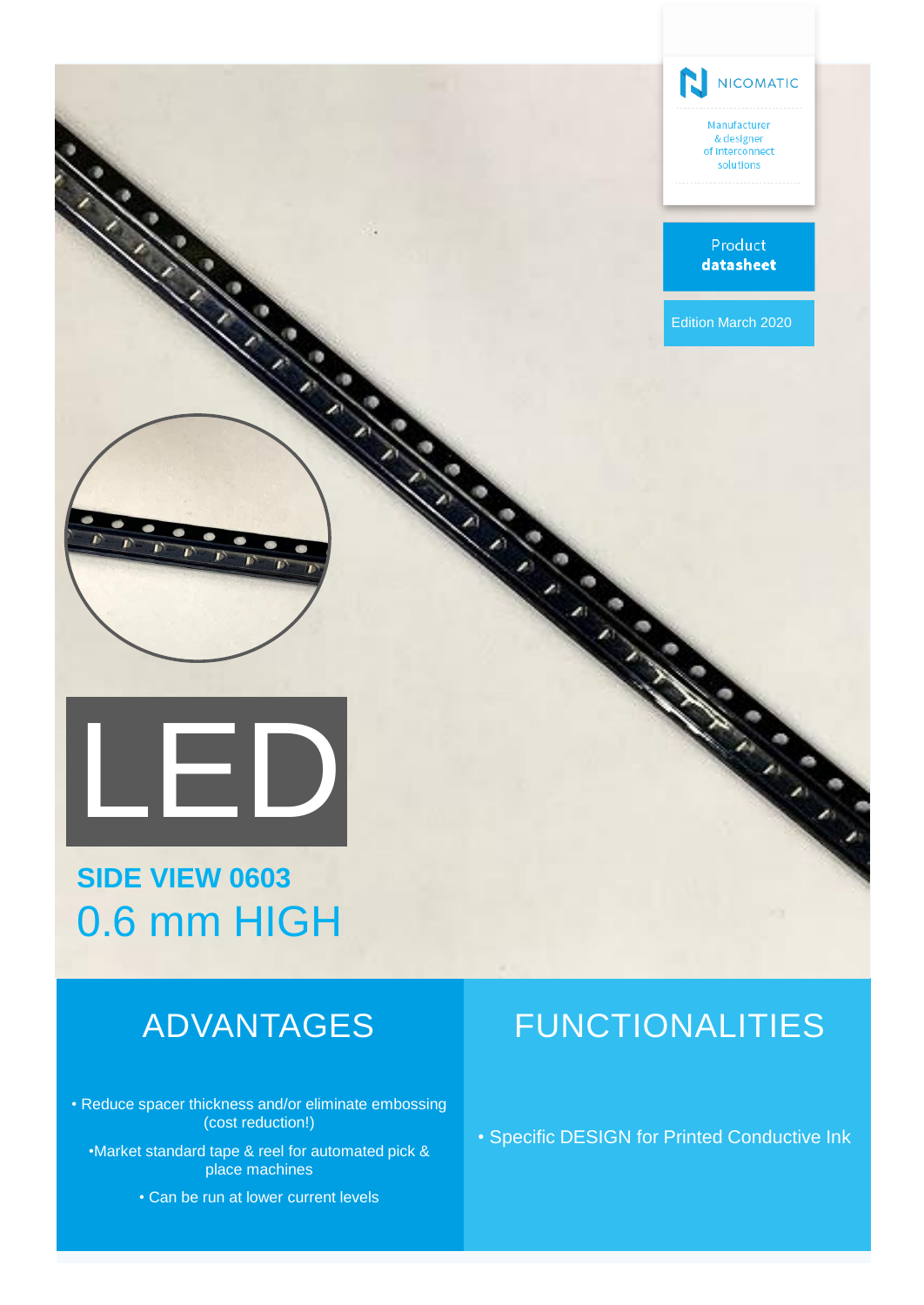### TECHNICAL DATA

# ELECTRO-OPTICAL CHARACTERISTICS (I<sub>F</sub>=20mA / Ta=25°C)

| <b>Part Number</b>  | Lens Type              | <b>Emitting</b><br><b>Color</b> | Die Material Wavelength | <b>Dominant</b><br>$\lambda d$ (nm) | <b>Luminous Intensity</b><br>$lv$ (mcd) |      | Viewing angle<br>$(\text{deg})$ |  |
|---------------------|------------------------|---------------------------------|-------------------------|-------------------------------------|-----------------------------------------|------|---------------------------------|--|
|                     |                        |                                 |                         |                                     | Min.                                    | Typ. |                                 |  |
| SR6ZLG60W-06        | Water Clear            | Green                           | AllnGaP                 | 571                                 | 45                                      | 71.5 | $X=135, Y=120$                  |  |
| <b>SR6ZLR60W-06</b> | <b>Water Clear</b>     | Red                             | AllnGaP                 | 631                                 | 45                                      | 71.5 | $X=130, Y=120$                  |  |
| SR6ZLO60W-06        | <b>Water Clear</b>     | Orange                          | AllnGaP                 | 605                                 | 45                                      | 71.5 | $X=135, Y=120$                  |  |
| SR6ZLY60W-06        | Water Clear            | Yellow                          | AllnGaP                 | 589                                 | 45                                      | 71.5 | $X=135, Y=120$                  |  |
| SR6ZLB60W-06        | Water Clear            | <b>Blue</b>                     | InGaN                   | 470                                 | 45                                      | 71.5 | $X=140, Y=120$                  |  |
| SR6ZLW60D-06        | <b>Yellow Diffused</b> | White                           | InGaN                   | $\sim$                              | 226                                     | 330  | $X=140, Y=120$                  |  |

## **PACKAGE DIMENSION & RECOMMENDED SOLDER PATTERN**



#### **CARRIER TAPE DIMENSION**



| Dim. A              | Dim. B              | Dim. C          | Q'ty/Reel |
|---------------------|---------------------|-----------------|-----------|
| $1.72 + 0.1 - 0.05$ | $1.05 + 0.1 - 0.05$ | $0.85{\pm}0.10$ | 4K        |